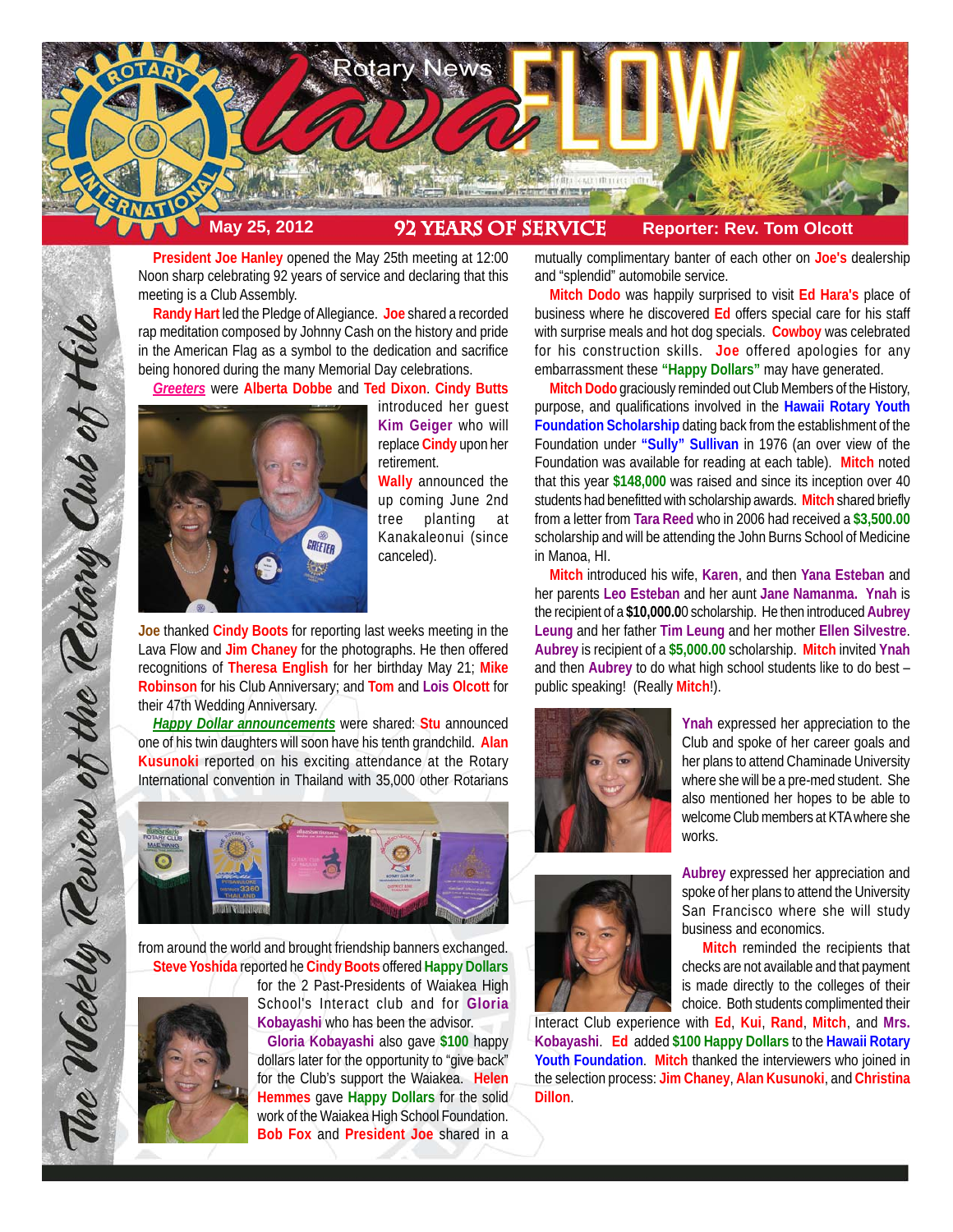#### *Birthdays:*

**Steve Handy May 2 Stew Hussey May 2 Richard Johnson** May 16 **Theresa English** May 21 **Ian Birnie** May 28

#### *Club Anniversary:*

**Kerry Glass** May 1 **Susan Munro** May 1 **Doug Espejo** May 7 **Mike Robinson** May 21

### *Wedding Anniversary:*

**Toshi & Kahori Aoki** May 1 **Nancy & Al Cabral May 1 Gerard & Kathleen Carter** May 1 **Steve & Shari Handy** May 3 **Tom & Lois Olcott** May 22 **Joe & Diana Hanley Jr.** May 26

### *Announcements:*

#### **Fri. June 1**

 **Megin Patrick - Project Summer Camp Fri. June 8 Bradda Skibs - "Pakalove" Fri. June 15 Iopa Maunakea - Men of Pa'a Fri. June 22 Jeff Melrose - Hawaii Island Food Self-Sufficiency Study Thurs. June 28 Installation 2012 - 2013 Hilo Yacht Club**

**Fri. June 29 NO Meeting**

|                                                 | <b>Joseph Hanley</b> |
|-------------------------------------------------|----------------------|
|                                                 | <b>Alan Kusunoki</b> |
| Vice President  Alberta Dobbe                   |                      |
| <b>Immediate Past President  Stewart Hussey</b> |                      |
|                                                 | Richard Johnson      |
|                                                 | <b>William Dolan</b> |
| Sergeant-at-Arms                                | <b>Chris Tamm</b>    |
| Director - Club Administration                  | <b>Kerry Glass</b>   |
| Director - Service Projects  Mitchell Dodo      |                      |
| Director - Rotary Foundations  Susan Munro      |                      |
| Director - Membership  James Cheney             |                      |
| Director - Public relations  Robert Hanley      |                      |
| International Service  Steve Yoshida            |                      |
| Community Service  Wallace Wong                 |                      |
| Vocational Service  John McVickar               |                      |
| New Generations  Rand Mundo                     |                      |
| Club Service  Thomas Brown                      |                      |
|                                                 |                      |
| Hawaii Rotary Youth Foundation  Mitchell Dodo   |                      |
| The Rotary Foundation  Susan Munro              |                      |

**Rand Mundo** then spoke of how we as a Rotary Club are engaged in building a closer more cooperative world through youth exchanges which have gone on for 75 years and this year alone are engaging 8,000 students in world-wide exchanges. He reminded us of the young woman who went to Spain a few years back. This year we will support **Keli'i Mendonca** (age 15) who will be going to Arabusa, Spain.

**Keli'i** then gave illustrated talk about Spain -



51st largest country; 3 climates; tourism worth 40 Billion Euros; Sogarda the "unfinished temple;" commitment to renewable solar and wind energy; high

speed rail transportation 187 mph. **Keli'I**, a student from Kamehameha School, said his goals as exchange student are: to learn and share cultural values; share our food; speak Spanish fluently; expand horizons; make life-long friends; be a positive ambassador for Hilo; grow as an individual; and become more independent as a person. **Kali'i** will set up a "blog" to keep our Club members informed of his adventures and experiences.

**Steve Handy** gave a report on our Club's project



in Fiji sharing progressive developmental pictures taken over the past years and from several visits to establish a hearing center and aid in literacy projects. The

literacy project brought books and dictionaries and with a special donation from **Gay Porter** will provide 2 year's of school supplies in a local Fijian school. The Hearing Aide facility was shown in differing stages of construction and development and dedication. The lower level will be the first hearing assistance and evaluation free clinic in Fiji and the second floor will offer 2 apartments for hearing volunteer professionals rotating from Europe. **Steve** also introduced us to members of our Club who joined with the President of the Nadi Rotary in the "Sevu Sevu (kava) Blessing" **Steve** showed us pictures of the landscape, mangroves, and the school he had attended as a child which is composed of Indian, Chinese, and Fijian students. The Clinic will serve 300 children/year and was made possible in part through cooperation with New Zealand Rotary Clubs. The Clinic will be housed in the **HILO BUILDING** that results from **\$40,000.00** which was raised locally in and around Hilo.

## **Photos by Jim Cheney**

**Rand** then led our Club in the 4-way Test.

We all left the meeting inspired by our Club's activity and commitment to cooperation and service around the world and appreciative of the students who have been engaged in these projects and others. They continue to show us the full promise of the future comes from our investment and encouragement of youth everywhere.

"Yes, **Joe**, it was a great Assembly – thanks for pulling it together with all the presentations. Mahalo!" Your reporter going with the Flow - **TO**



**Joe, Aubrey, Ynah & Mitch**



**Joe**, **Ynah** & **Leo Esteban**



**Joe**, **Aubrey**, **Ellen Silvestre** & **Tim Leung**





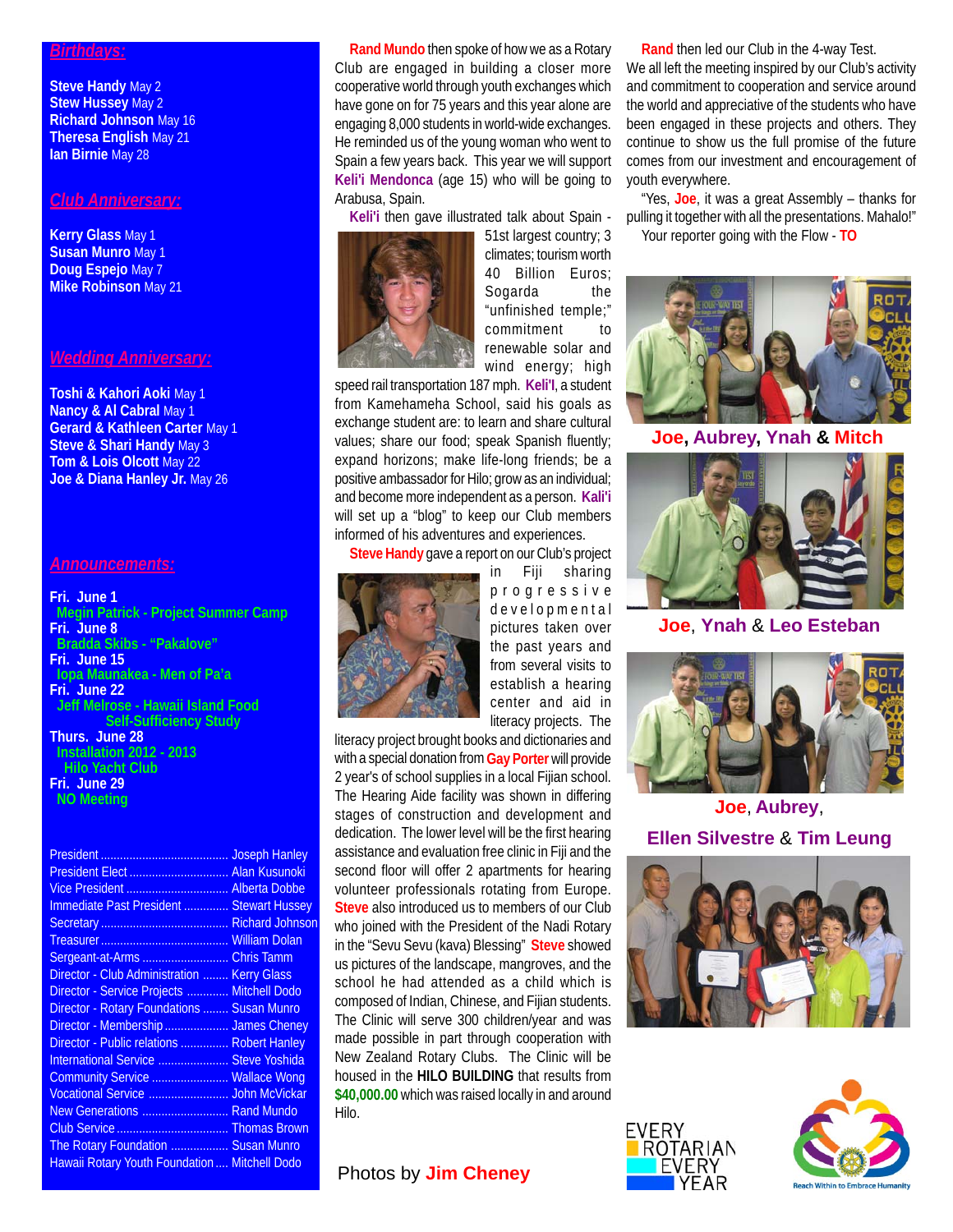# HISTORY OF THE HAWAII ROTARY YOUTH FOUNDATION

The Hawaii Rotary Youth Foundation, (HRYF) was founded by Maurice J. "Sully" Sullivan during his year as Rotary's District Governor in Hawaii, 1976-77. It was Sully's desire to assist Hawaii's high school graduates realize their potential by attending a college or university of their choice here in Hawaii or on the mainland United States. He felt that HRYF could be the vehicle to teach our young people about the advantages of the free enterprise system, the basis of our democracy.

The Foundation was incorporated in the State of Hawaii as a non-profit on September 3, 1976, with "Sully" as its president until July 1, 1986, when he assumed the position of Chairman of the Board of Trustees. Since then, six others have served as President. Included in this number are three Past District Governors.

The activities of the Foundation are guided by the Charter of Incorporation and a set of By-Laws. A membership meeting is convened in the second quarter of each calendar year with club representatives, officers and trustees in attendance. Each club in the District may send a representative to the membership meeting after having paid annual dues of \$100.00. Reports on activities are presented and discussed. The slate of new Officers and Trustees are presented along with the appropriation of funds for scholarships to be awarded in the fall of the year in which the meeting is held.

Officers of HRYF include the following who are all Trustees: Chairman of the Board, Vice Chairman, President, Five Vice Presidents, Secretary and Treasurer. Five Past District Governor Trustees are also elected along with Five At-Large-Trustees-one from each of the islands of Hawaii, Maui, Kauai and two from Oahu.

The first scholarship was granted in 1977 and since then through March 22, 2010, we have awarded 1,405 scholarships with a total value of \$4,830,263. This year 63 scholars received a total of \$325,000. In memory of "Sully", who passed away on February 28, 1998, we have established a Maurice J. Sullivan Scholar Award. Each year one outstanding student will receive this scholarship grant in the amount of \$10,000. In 2008, we also established the Joanna Lau Sullivan Scholar Award. This \$10,000 award is given to an outstanding student attending a 4-year college or university in Hawaii. They will receive \$5,000 each year for two years.

Scholarship awards are \$5,000 for graduating Hawaii high school seniors applying as a full-time student to an accredited four-year college or university in the United States to earn a baccalaureate degree. Full-time shall be defined as a minimum of 12 credit hours per semester. They must be a U.S. citizen and legal resident of Hawaii. Ineligible are Rotarians or their spouses, children, grandchildren, stepchildren, brothers or sisters. They may be used for educational expenses such as tuition, fees, books, supplies and related educational equipment. These scholarships are non-transferable one-time grants that need not be repaid.

HRYF programs are financed by contributions from Rotarians, Rotary Clubs, individuals and various foundations. HRYF has a permanent endowment fund which is managed by a professional investment firm. Funds from investment income provide for scholarship purposes. In July 1994, The Harry & Jeanette Weinberg Foundation favored HRYF with an endowment grant of \$1,000,000 with which to expand our scholarship program. The interest and earnings amount of our endowment fund and the Weinberg gift are used to fund our scholarships. This assures us of having funds available for future awards and the preservation of the principal.

Donations can be made through your Rotary Club representative or directly to HRYF, 3536 Harding Avenue. Honolulu, HI 96816.

HRYF maintains an office in the Foodland Building in Kaimuki. The only paid individual is a part-time office manager. Phone/Fax 735-1073, email address hryf@hawaii.rr.com and website at www.hryf-d5000.org.